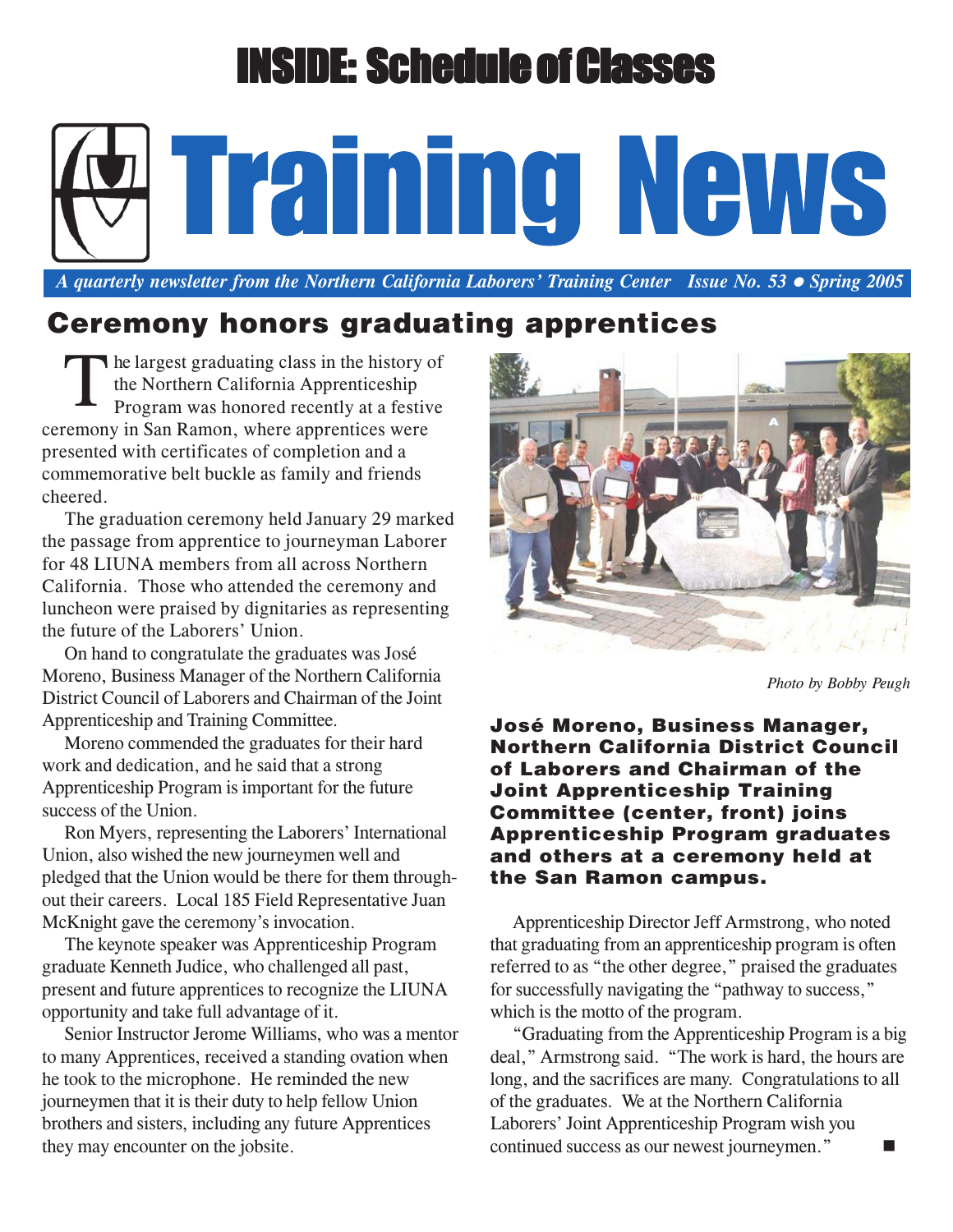# **Partnership leads to directional drilling training**

partnership between the Laborers' Training Center, Local 185 and a signatory contractor, Royal Electric, has resulted in new training on directional drilling being offered to LIUNA members in Northern California. A

The specialized training in "trenchless technology" involves learning the safe operation of directional drilling equipment, the very complex and expensive machinery used to install pipe by boring underground without digging a trench.

In a partnership initiated by Local 185's Business Manager Doyle Radford, a member of the Board of Trustees for the Laborers' Training & Retraining Trust Fund, the Training Center and Royal Electric joined forces to conduct the training at the newly minted campus in West Sacramento.

Over four weekends, a dozen Laborers learned the safe operation of the machinery, which includes a rig that bores underground and runs sections of pipe that can then support utility, sewer and telephone lines. *See* **Partnership,** *Page 5*



*Photo by Bobby Peugh*

**Instructors inspect directional drilling equipment before a demonstration.**

#### **TERENCE J. O'SULLIVAN LABORERS' TRAINING CENTER Schedule of Courses, SAN RAMON CAMPUS (Horario de Clases) April 4 through July 1, 2005**

| <b>COURSES</b>                         | <b>DATES</b>                                                                  | <b>LENGTH</b> | <b>PREREQUISITE</b>                              |
|----------------------------------------|-------------------------------------------------------------------------------|---------------|--------------------------------------------------|
| <b>APPRENTICESHIP</b>                  |                                                                               |               |                                                  |
| Apprenticeship Initial                 | April 4 - April 22<br>April 25 - May 13<br>May 9 - May 27<br>June 13 - July 1 | 3 Weeks       | <b>Registered Apprentices</b>                    |
| Apprenticeship Follow-up               | April 4 - April 15<br>April 25 - May 6                                        | 2 Weeks       | <b>Registered Apprentices</b>                    |
| <b>CONSTRUCTION</b>                    |                                                                               |               |                                                  |
| <b>Fundamentals of Construction</b>    | April 4 - April 15<br>June $20$ - July 1                                      | 2 Weeks       | N/A                                              |
| <b>Plaster Tender/Hod Carrier</b>      | April 25 - May 13                                                             | 3 Weeks       | N/A                                              |
| Pipe Laying Techniques                 | May 2 - May 13                                                                | 2 Weeks       | N/A                                              |
| <b>Concrete Techniques</b>             | May 16 - May 27                                                               | 2 Weeks       | N/A                                              |
| <b>Advanced Pipe Laying Techniques</b> | May 30 - June 3                                                               | 1 Week        | Experience or completion<br>of Pipe Laying Class |
| <b>Shotcrete Techniques</b>            | June 13 - June 24                                                             | 2 Weeks       | N/A                                              |
| <b>Asphalt Paving Techniques</b>       | June $20$ - July 1                                                            | 2 Weeks       | N/A                                              |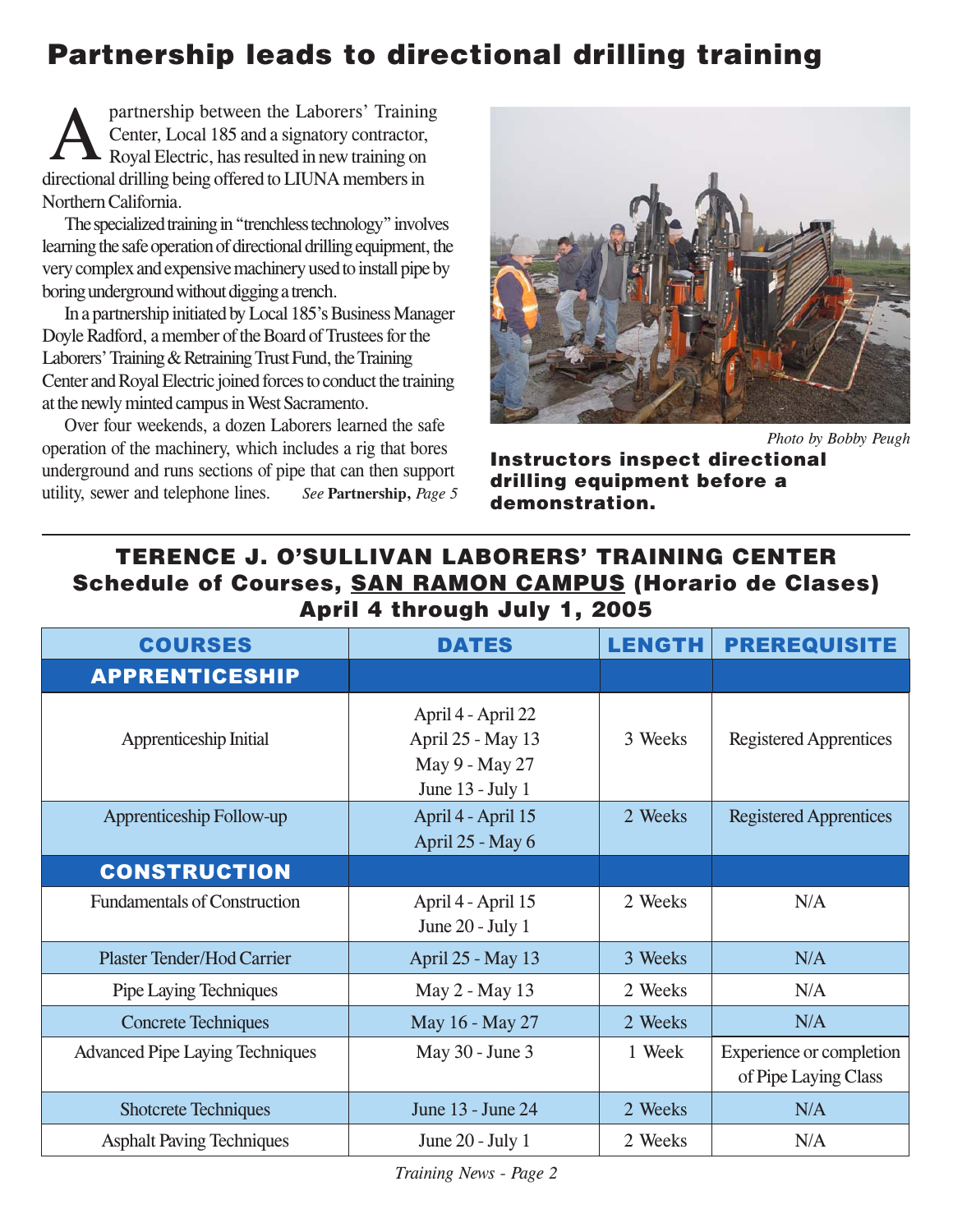#### **TERENCE J. O'SULLIVAN LABORERS' TRAINING CENTER Schedule of Courses, SAN RAMON CAMPUS (Horario de Clases) April 4 through July 1, 2005**

| <b>COURSES</b>                                  | <b>DATES</b>                                                           | <b>LENGTH</b>  | <b>PREREQUISITE</b>                                               |
|-------------------------------------------------|------------------------------------------------------------------------|----------------|-------------------------------------------------------------------|
| <b>WELDING</b>                                  |                                                                        |                |                                                                   |
| MIG & TIG Welding Orientation                   | May 9 - May 20                                                         | 2 Weeks        | 1000 hours worked                                                 |
| <b>Basic Arc Welding</b>                        | May 23 - July 1                                                        | 6 Weeks        | 1000 hours worked                                                 |
| <b>Advanced Arc Welding</b>                     | May 23 - July 1                                                        | 6 Weeks        | 2000 hours worked;<br>completion of Basic<br><b>Welding Class</b> |
| <b>Oxy Torch Cutting</b>                        | April 14, April 21, May 18<br>June 3                                   | 1 Day Each     | N/A                                                               |
| <b>SPECIAL COURSES</b>                          |                                                                        |                |                                                                   |
| Refinery Safety (BATC)                          | April 4, May 2, May 23, June 27                                        | 1 Day Each     | N/A                                                               |
| <b>Fire Watch Safety</b>                        | April 6, May 4, May 18<br>May 25, June 29                              | 1 Day<br>Each  | N/A                                                               |
| <b>Forklift Orientation</b>                     | May 30 - June 3                                                        | 1 Week         | N/A                                                               |
| <b>Forklift Certification</b><br>(Intermediate) | April 6 - April 8<br>May 4 - May 6 (Spanish)                           | 3 Days<br>Each | <b>Experience Recommended</b>                                     |
| <b>Forklift Certification</b><br>(Advanced)     | April 12, April 18<br>May 19, June 2, June 23                          | 1 Day<br>Each  | <b>Experience Required</b>                                        |
| <b>Scaffold User</b>                            | April 11                                                               | 1 Day          | N/A                                                               |
| <b>Blueprint Reading</b>                        | April 18 - April 19                                                    | 2 Days         | N/A                                                               |
| Skid-Steer Loader (Bobcat)<br>(Intermediate)    | April 20 - April 22<br>May 30 - June 1                                 | 3 Days<br>Each | <b>Experience Recommended</b>                                     |
| Skid-Steer Loader (Bobcat)<br>(Advanced)        | April 13, May 20<br>June 1, June 22                                    | 1 Day<br>Each  | <b>Experience Required</b>                                        |
| Skid-Steer Loader (Bobcat)                      | May 23 - May 27                                                        | 1 Week         | <b>Beginner</b>                                                   |
| <b>Flagging Certification</b>                   | April 15, April 22 (English)<br>April 29 (English)<br>June 1 (Spanish) | 1 Day<br>Each  | N/A                                                               |
| <b>Aerial Work Platform</b>                     | April 21 - April 22                                                    | 2 Days         | N/A                                                               |
| Concrete Coring & Saw Cutting                   | April 21 - April 22<br>June 1 - June 2                                 | 2 Days<br>Each | N/A                                                               |
| <b>First Aid/CPR</b>                            | April 19, May 16<br>May 30, June 30                                    | 1 Day<br>Each  | N/A                                                               |
| <b>Traffic Control</b>                          | April 20,<br>May 17, May 31<br>June 22                                 | 1 Day<br>Each  | N/A                                                               |

*Training News - Page 3*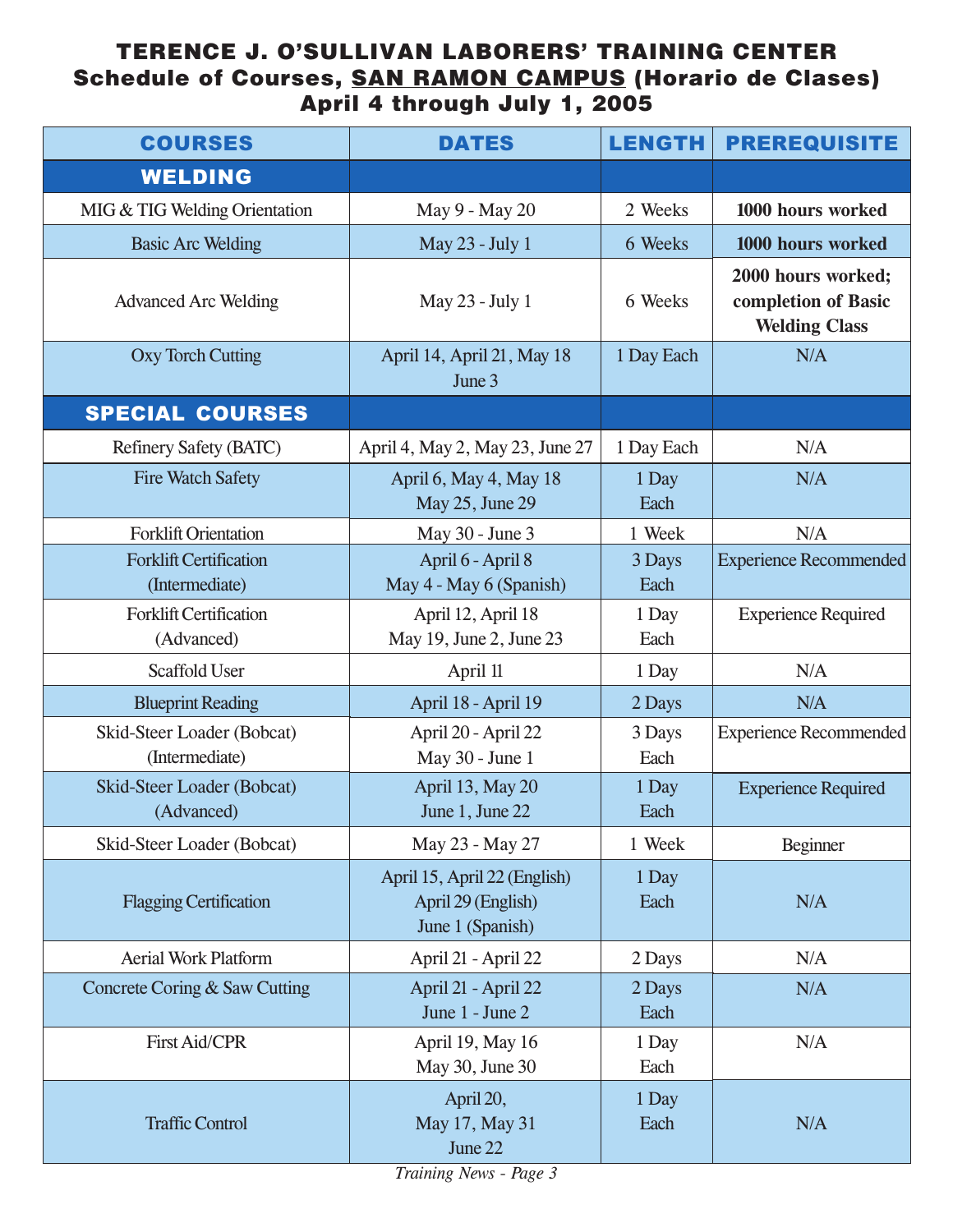#### **TERENCE J. O'SULLIVAN LABORERS' TRAINING CENTER Schedule of Courses, SAN RAMON CAMPUS (Horario de Clases) April 4 through July 1, 2005**

| <b>COURSES</b>                                             | <b>DATES</b>                                                                                                                               | <b>LENGTH</b>  | <b>PREREQUISITE</b>                                   |
|------------------------------------------------------------|--------------------------------------------------------------------------------------------------------------------------------------------|----------------|-------------------------------------------------------|
| <b>SPECIAL COURSES continued</b>                           |                                                                                                                                            |                |                                                       |
| <b>Bilingual Construction Communication</b>                | April 25 - April 26<br>April 27 - April 28<br>May 2 - May 3<br>May 16 - May 17<br>May 30 - May 31<br>June 20 - June 21<br>June 30 - July 1 | 2 Days<br>Each | N/A                                                   |
| <b>Basic Air Track Drilling Orientation</b>                | May 9 - May 13                                                                                                                             | 1 Week         | N/A                                                   |
| <b>Air Track Drilling</b>                                  | May 16 - June 3                                                                                                                            | 3 Weeks        | Completion of one-week<br>Orientation                 |
| Mine Safety & First Aid/CPR                                | May 23 - May 27                                                                                                                            | 1 Week         | N/A                                                   |
| <b>OSHA 10-Hour Orientation</b>                            | May 30 - May 31<br>June 20 - June 21                                                                                                       | 2 Days<br>Each | N/A                                                   |
| Trenchless Renovation & Remote Camera<br><b>Techniques</b> | June 13 - June 17                                                                                                                          | 1 Week         | <b>Completion of Pipe Laying</b><br><b>Techniques</b> |
| Rigging & Signaling                                        | June $27$ - July 1                                                                                                                         | 1 Week         | N/A                                                   |
| <b>ENVIRONMENTAL</b>                                       |                                                                                                                                            |                |                                                       |
| <b>Hazardous Waste Removal</b>                             | April 4 - April 8<br>June 13 - June 17                                                                                                     | 1 Week         | 200 hours worked                                      |
| <b>Mold Remediation</b>                                    | April 14 - April 15                                                                                                                        | 2 Days         | N/A                                                   |
| Hazardous Waste Re-Certification                           | April 11, May 12, May 18<br>June 22 & June 29                                                                                              | 1 Day<br>Each  | Valid Certificate                                     |
| <b>Asbestos Worker Certification</b><br>(Spanish/Español)  | April 18 - April 22                                                                                                                        | 1 Week         | N/A                                                   |
| <b>Asbestos Worker Certification</b><br>(English)          | May 16 - May 20                                                                                                                            | 1 Week         | N/A                                                   |
| Asbestos Re-Certification (English)                        | April 13                                                                                                                                   | 1 Day          | <b>Valid Certificate</b>                              |
| Lead Worker Initial (English)                              | May 9 - May 11                                                                                                                             | 3 Days         | N/A                                                   |
| <b>Lead Worker Initial (Spanish)</b>                       | June 13 - June 16                                                                                                                          | 4 Days         | N/A                                                   |
| Lead Re-Certification (Spanish)                            | April 12                                                                                                                                   | 1 Day          | Valid Certificate                                     |
| Lead Re-Certification (English)                            | May 13                                                                                                                                     | 1 Day          | <b>Valid Certificate</b>                              |

### **NOTE: Courses of one week or more in length require Drug Testing.**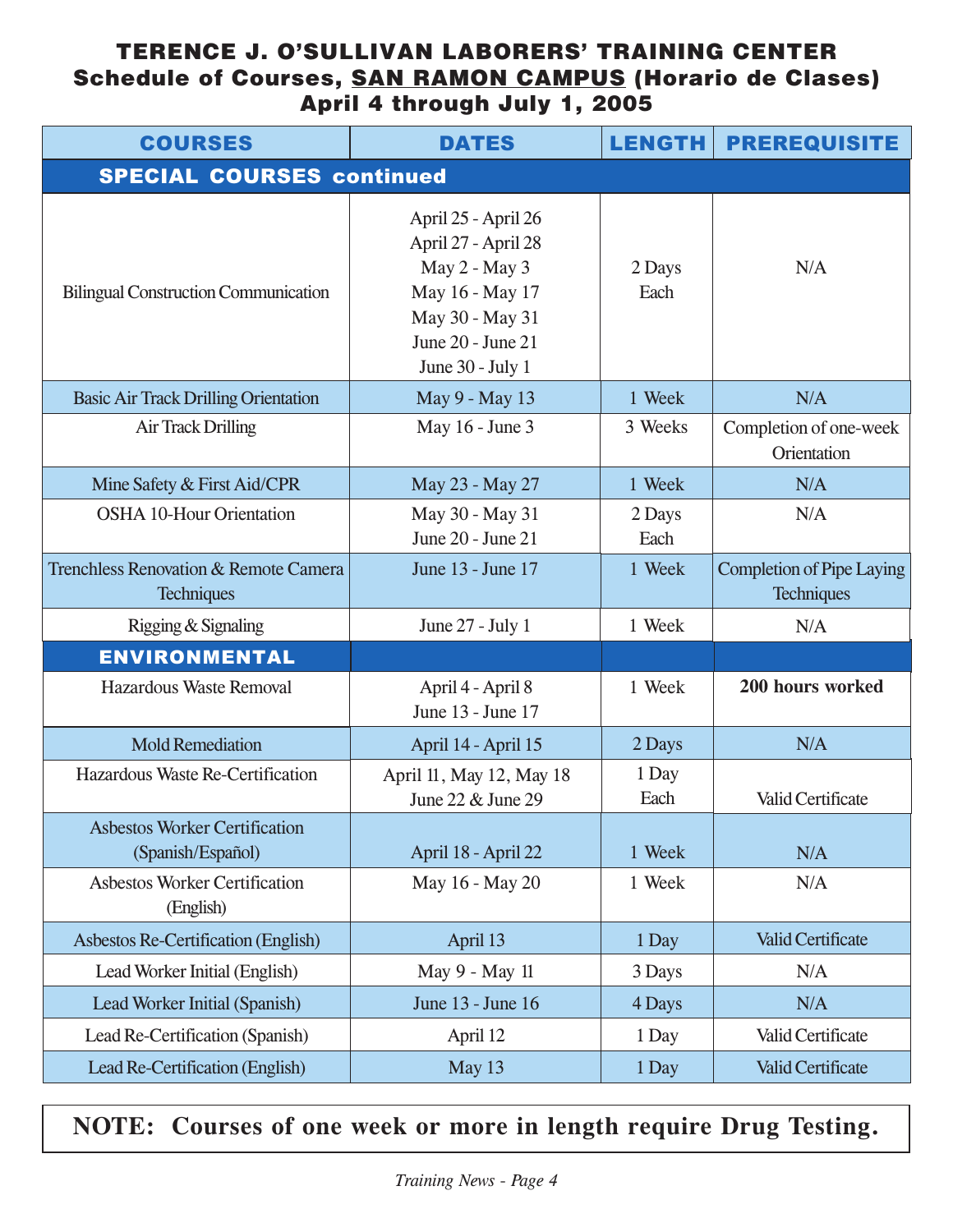#### **Partnership**, *From Page 2* ▼

Part of the training also includes using underground locator devices to hunt for obstacles prior to commencing drilling. A substantial portion of the class is devoted to "hands-on" operation of the equipment. Safety and the proper use of personal protective gear is also covered.

"This new technology is getting a lot of attention in the construction industry, and we want to make sure we have qualified workers who can operate this equipment safely when called upon," Radford said.

Allen Wells, a Royal Electric Superintendent and member of Local 185, said his company is currently running eight rigs in Northern California and foresees more work in the future as more contractors become aware of the benefits of the technology.

He said his company is looking for people who have experience in utilities and have good hand-eye coordination.

Modern directional drilling equipment features sophisticated electronics, automated hydraulic pipeloaders and, depending upon manufacturer and model, the ability for operators to walk alongside the units while driving, loading and unloading. They can drill holes hundreds of feet underground without the need for trenches, which can be an attractive option for construction in urban areas.

Wells says he uses the technology to install water, electric, sewer, gas, telephone, and cable TV lines throughout Northern California.

"Now, more and more contractors are looking at their options when they are installing utilities," Wells says. "In many cases it can be more cost effective to bore or tunnel than to trench."



*Photo by Bobby Peugh*

**Union members learned the safe operation of directional drilling equipment at West Sacramento campus.**

#### **BOARD OF TRUSTEES LABORERS' TRAINING AND RETRAINING TRUST FUND FOR NORTHERN CALIFORNIA**

*Employee Trustees*

**Chairman José A. Moreno** *Northern California District Council of Laborers*

**Jim Homer** *Laborers' International Union Local 270*

**Mike Muesing** *Laborers' International Union Local 294*

**Ron Puls** *Laborers' International Union Local 326*

**Doyle Radford** *Laborers' International Union Local 185*

*Employer Trustees*

**Co-Chairman Gil Crosthwaite** *Associated General Contractors A. Teichert & Son, Inc.*

**Dan Breeding** *Construction Employers' Association Toeniskoetter & Breeding, Inc.*

**Mike Feuz** *Associated General Contractors John F. Otto, Inc.*

**Rafael Martin** *Engineering Utility Contractors Assoc. Azteca Construction, Inc.*

**Sue Weiler-Doke** *Associated General Contractors Kiewit Pacific*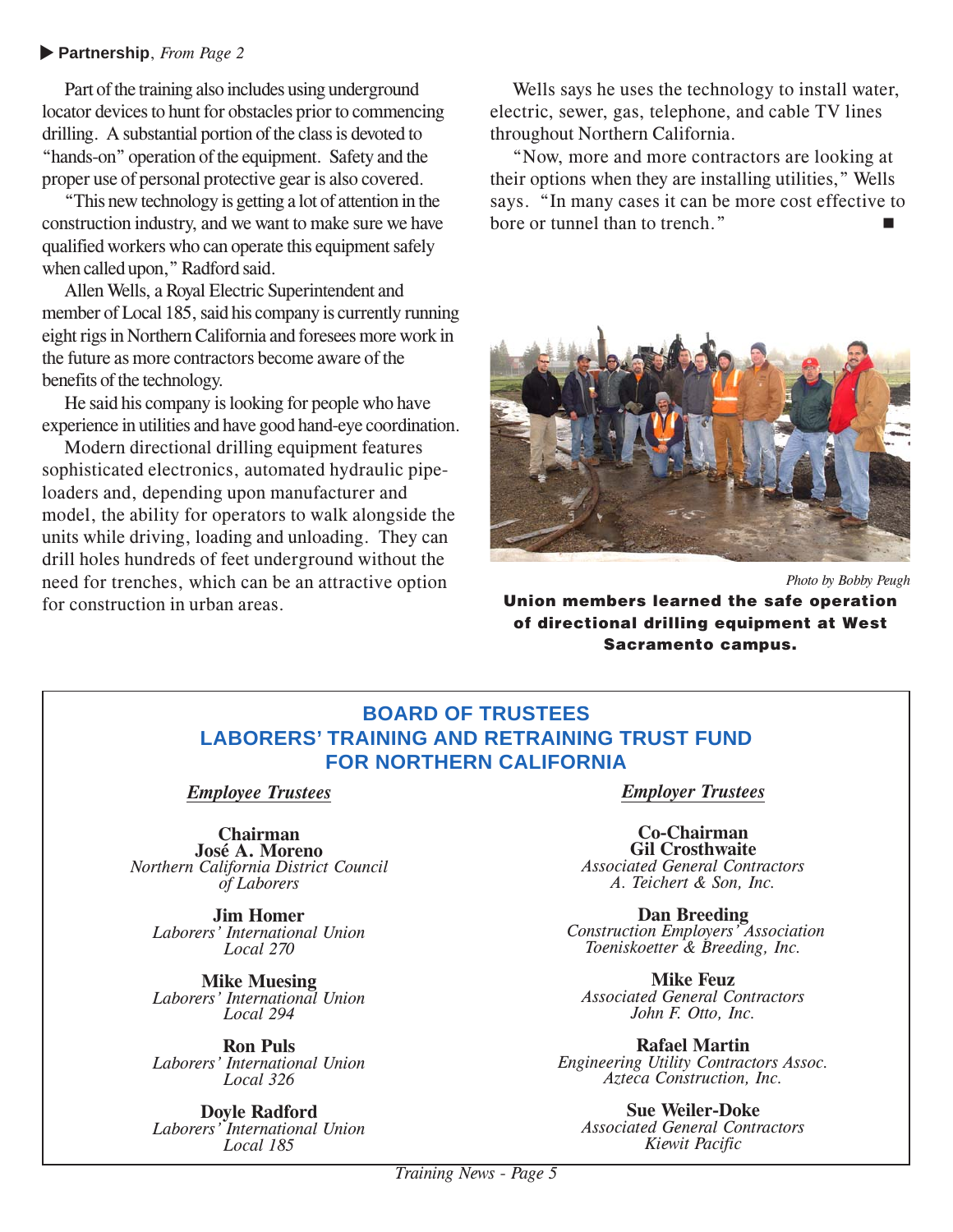#### **TERENCE J. O'SULLIVAN LABORERS' TRAINING CENTER Schedule of Courses, WEST SACRAMENTO CAMPUS (Horario de Clases) April 4 through July 1, 2005**

| <b>COURSES</b>                                           | <b>DATES</b>                                                                 | <b>LENGTH</b>                     | <b>PREREQUISITE</b>           |
|----------------------------------------------------------|------------------------------------------------------------------------------|-----------------------------------|-------------------------------|
| <b>APPRENTICESHIP</b>                                    |                                                                              |                                   |                               |
| <b>Apprenticeship Initial</b>                            | April 11 - April 29<br>May 23 - June10                                       | 3 Weeks                           | <b>Registered Apprentices</b> |
| <b>CONSTRUCTION</b>                                      |                                                                              |                                   |                               |
| <b>Asphalt Paving Techniques</b>                         | April 25 - May 6                                                             | 2 Weeks                           | N/A                           |
| <b>Concrete Techniques</b>                               | May 9 - May 20                                                               | 2 Weeks                           | N/A                           |
| <b>SPECIAL COURSES</b>                                   |                                                                              |                                   |                               |
| 10-Hour OSHA Orientation                                 | April 4 - April 5<br>May 9 - May 10                                          | 2 Days<br>Each                    | N/A                           |
| <b>Traffic Control</b>                                   | April 6, June 29<br>May 11 - May 12<br>(5:00 p.m. start)                     | 1 Day Each<br>2 Evenings          | N/A                           |
| <b>First Aid/CPR</b>                                     | April 7<br>May 9 - May 10 (5:00 p.m. start)<br>June 1<br>June 28             | 1 Day<br>2 Evenings<br>1 Day Each | N/A<br>N/A<br>N/A             |
| <b>Flagger Certification</b>                             | April 8<br>May 13 (5:00 p.m. start)<br>June 3, July 1                        | 1 Day<br>Each                     | N/A                           |
| <b>Refinery Safety (BATC)</b>                            | April 11, May 30, June 13                                                    | 1 Day Each                        | N/A                           |
| Fire Watch Safety                                        | April 13, June 1, June 15                                                    | 1 Day Each                        | N/A                           |
| <b>Bilingual Construction Communication</b>              | May 19 - May 20<br>June 2 - June 3<br>June 23 - June 24<br>June 27 - June 28 | 2 Days<br>Each                    | N/A                           |
| Skid Steer Loader (Bobcat)<br>Orientation (Intermediate) | May 16 - May 18<br>June 22 - June 24                                         | 3 Days<br>Each                    | Experience<br>Recommended     |
| <b>Skid Steer Loader (Advanced)</b>                      | May 31                                                                       | 1 Day                             | <b>Experience Required</b>    |
| Forklift Certification (Intermediate)                    | May 19 - May 20                                                              | 2 Days                            | <b>Experience Recommended</b> |
| <b>Forklift Recertification</b>                          | May 30, June 27                                                              | 1 Day Each                        | <b>Experience Required</b>    |
| ForkliftCertification (Intermediate)                     | June 29 - July 1                                                             | 3 Days                            | <b>Experience Recommended</b> |
| <b>Torch Cutting</b>                                     | June 2, June 30                                                              | 1 Day Each                        | N/A                           |
| <b>Blueprint Reading</b>                                 | June 20 - June 21                                                            | 2 Days                            | N/A                           |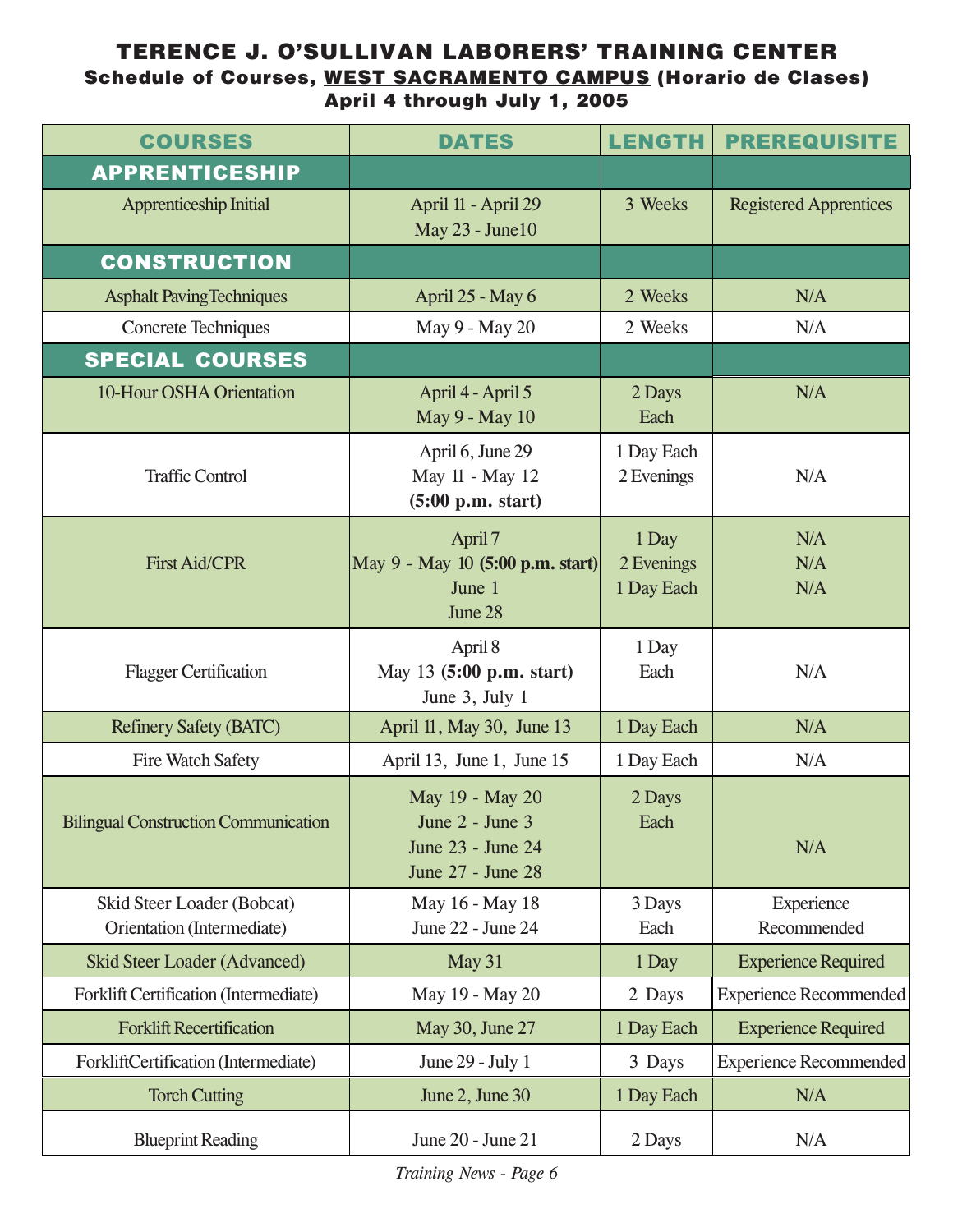#### **TERENCE J. O'SULLIVAN LABORERS' TRAINING CENTER Schedule of Courses, WEST SACRAMENTO CAMPUS (Horario de Clases) April 4 through July 1, 2005**

| <b>COURSES</b>                                      | <b>DATES</b>         | <b>LENGTH</b> | <b>PREREQUISITE</b>      |
|-----------------------------------------------------|----------------------|---------------|--------------------------|
| <b>SPECIAL COURSES continued</b>                    |                      |               |                          |
| Mine Safety & First Aid/CPR                         | June 20 - June 24    | 1 Week        | N/A                      |
| <b>Aerial Work Platform</b>                         | June 27 - June 28    | 2 Days        | N/A                      |
| <b>ENVIRONMENTAL</b>                                |                      |               |                          |
| <b>Hazardous Waste Recertification</b>              | May 11<br>May 23     | 1 Day<br>Each | <b>Valid Certificate</b> |
| <b>Hazardous Waste Removal</b>                      | May 23 - May 27      | 1 Week        | 200 hours worked         |
| <b>Lead Worker Recertification</b><br>(Spanish)     | May 24               | 1 Day         | <b>Valid Certificate</b> |
| <b>Lead Worker Recertification</b><br>(English)     | May $12$<br>May $26$ | 1 Day<br>Each | <b>Valid Certificate</b> |
| <b>Asbestos Worker Recertification</b><br>(English) | May 13<br>May 25     | 1 Day<br>Each | <b>Valid Certificate</b> |
| Asbestos Worker Recertification<br>(Spanish)        | May 27               | 1 Day         | <b>Valid Certificate</b> |

**IMPORTANT REMINDER:** All trainees/apprentices are expected to be on time for all courses and to be suitably attired with work clothing and work boots. NO shorts, tank tops, or tennis shoes will be allowed in class or in the dining area. NO head gear will be allowed in the dining room. **RECORDATORIO IMPORTANTE:** Se les requiere a todos los estudiantes y aprendices el llegar a tiempo a todos los cursos y venir vestidos apropriadamente con ropa y botas de trabajo. Pantalones cortos, camisetas sin manga, o zapatos de tenis no serán permitidos en ninguna de las clases o en el comedor. No es permitido entrar al comedor con sombrero. -

**Directions to the West Sacramento Training Center:** Take the HARBOR BOULEVARD exit off U.S. 50/Business 80 towards Harbor Boulevard/Port of Sacramento. Continue on Harbor Boulevard for approximately 1/2 mile. At the Industrial Boulevard intersection at the entrance to the Port, make a right and continue a half mile on Industrial. The entrance to the Laborers' Training Center is on your left at a yellow pole gate. Follow the signs to the Administration Building.

West Sacramento Training Center address is: 2901 Industrial Boulevard West Sacramento, CA 95691-3419

West Sacramento Training Center: (916) 375-0191 FAX is (916) 375-0227 E-mail: training@norcalaborers.org

**Directions to the San Ramon Training Center:** Take the ALCOSTA BOULEVARD WEST exit off Highway 680. After you cross the intersection at San Ramon Valley Boulevard, the road changes to Westside Drive. Stay in the straight-ahead lane and look on your left for the large sign and gate leading to the Training Center. Proceed up the hill to the Administration building (on the left).

San Ramon Training Center address is: 1001 Westside Drive San Ramon, California 94583-4098

San Ramon Training Center: (925) 828-2513 FAX is (925) 828-6142 E-mail: training@norcalaborers.org